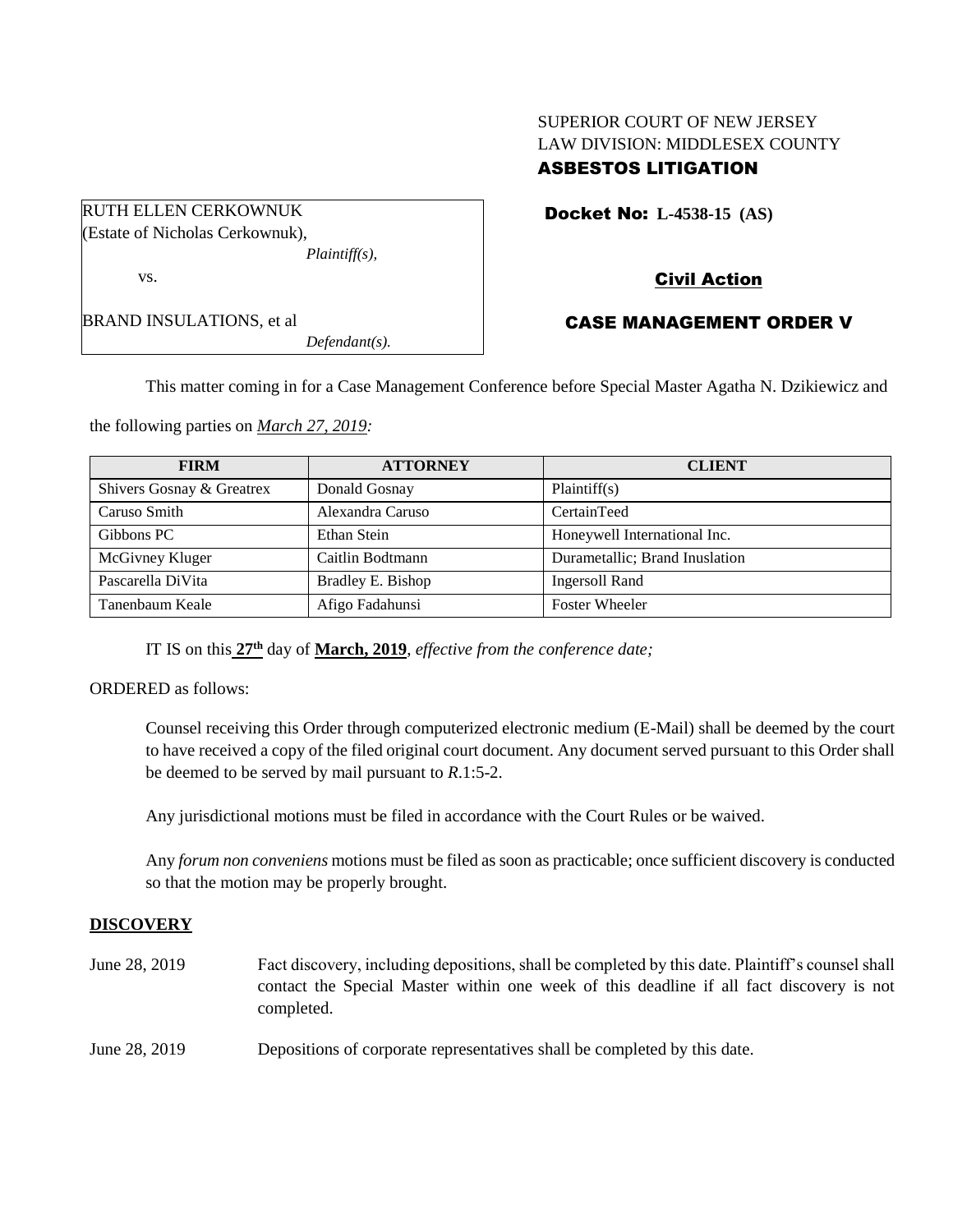#### **EARLY SETTLEMENT**

July 12, 2019 Settlement demands shall be served on all counsel and the Special Master by this date.

#### **MEDICAL EXPERT REPORT**

November 1, 2019 Defendants shall identify its medical experts and serve medical reports, if any, by this date. In addition, defendants shall notify plaintiff's counsel (as well as all counsel of record) of a joinder in an expert medical defense by this date.

#### **LIABILITY EXPERT REPORTS**

September 16, 2019 Plaintiff shall identify its liability experts and serve liability expert reports by this date or waive any opportunity to rely on liability expert testimony.

November 1, 2019 Defendants shall identify its liability experts and serve liability expert reports, if any, by this date or waive any opportunity to rely on liability expert testimony.

#### **SUMMARY JUDGMENT MOTION PRACTICE**

- July 12, 2019 Plaintiff's counsel shall advise, in writing, of intent not to oppose motions by this date.
- August 2, 2019 Summary judgment motions shall be filed no later than this date.
- August 30, 2019 Last return date for summary judgment motions.

#### **ECONOMIST EXPERT REPORTS**

- September 16, 2019 Plaintiff shall identify its expert economists and serve expert economist report(s), if any, by this date or waive any opportunity to rely on economic expert testimony.
- November 1, 2019 Defendants shall identify its expert economists and serve expert economist report(s), if any, by this date or waive any opportunity to rely on economic expert testimony.

#### **EXPERT DEPOSITIONS**

November 29, 2019 Expert depositions shall be completed by this date. To the extent that plaintiff and defendant generic experts have been deposed before, the parties seeking that deposition in this case must file an application before the Special Master and demonstrate the necessity for that deposition. To the extent possible, documents requested in a deposition notice directed to an expert shall be produced three days in advance of the expert deposition. The expert shall not be required to produce documents that are readily accessible in the public domain.

#### **PRE-TRIAL AND TRIAL**

- August 1, 2019 The settlement conference previously scheduled on this date is **cancelled**.
- October 1, 2019 @ 10:00am Settlement conference. All defense counsel shall appear with authority to negotiate settlement and have a representative authorized to negotiate settlement available by

 $\_$  ,  $\_$  ,  $\_$  ,  $\_$  ,  $\_$  ,  $\_$  ,  $\_$  ,  $\_$  ,  $\_$  ,  $\_$  ,  $\_$  ,  $\_$  ,  $\_$  ,  $\_$  ,  $\_$  ,  $\_$  ,  $\_$  ,  $\_$  ,  $\_$  ,  $\_$  ,  $\_$  ,  $\_$  ,  $\_$  ,  $\_$  ,  $\_$  ,  $\_$  ,  $\_$  ,  $\_$  ,  $\_$  ,  $\_$  ,  $\_$  ,  $\_$  ,  $\_$  ,  $\_$  ,  $\_$  ,  $\_$  ,  $\_$  ,